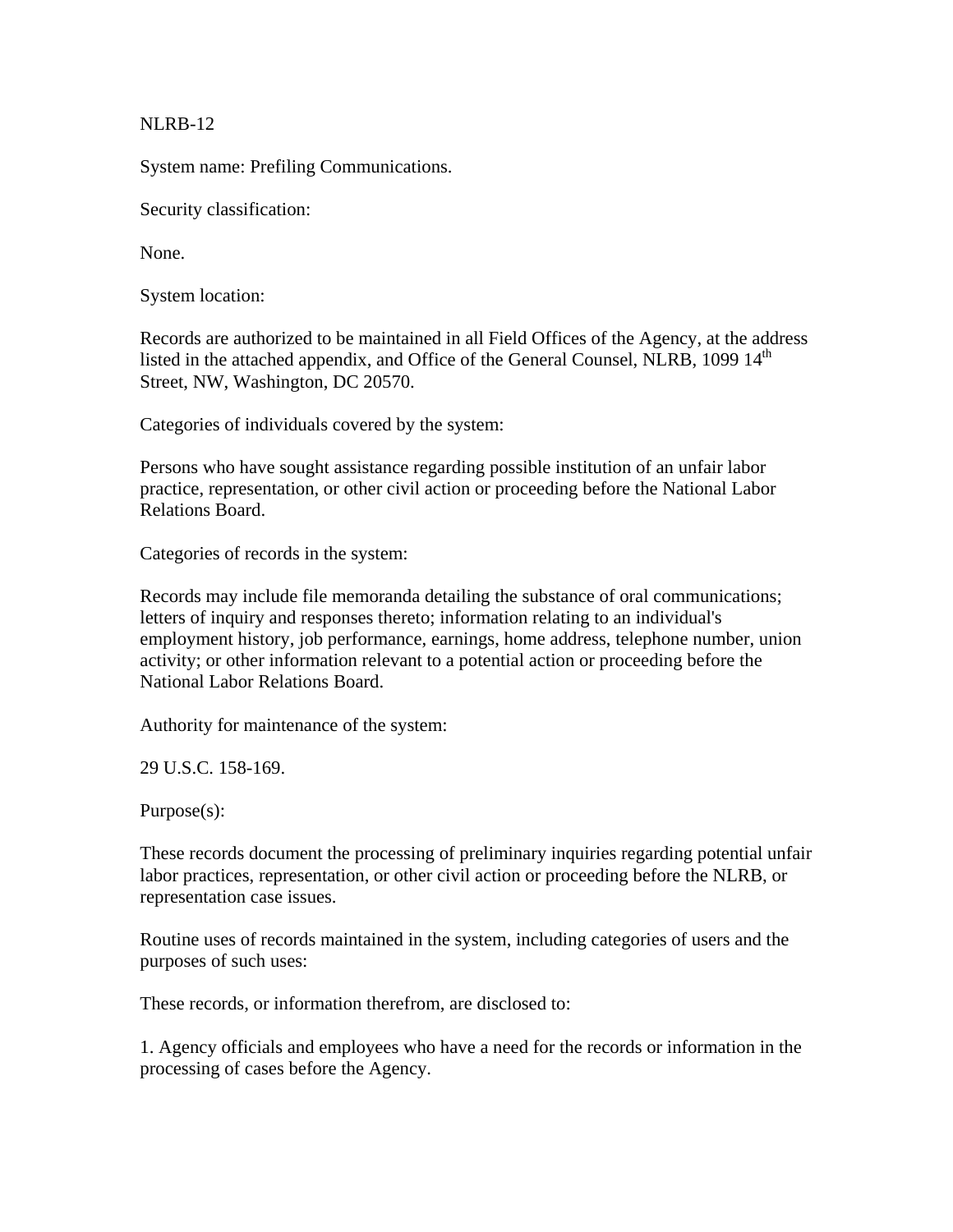2. The appropriate agency, whether Federal, State, or local, charged with the responsibility of investigating or prosecuting a violation or charged with enforcing or implementing a statute, rule, regulation, or order issued pursuant thereto, where there is an indication of a violation or potential violation of law, whether civil, criminal, or regulatory in nature.

3. A congressional office in response to an inquiry from the congressional office made a request of the subject individual.

4. The Department of Justice for use in litigation when either (a) the Agency or any component thereof, (b) any employee or Agency in his or her official capacity, (c) any employee of the Agency in his or her individual capacity where the Department of Justice has agreed to represent the employee, or (d) the United States where the Agency determines that litigation is likely to affect the Agency or any of its components, is a party to litigation or has an interest in such litigation, and the use of such records by the Department of Justice is deemed by the Agency to be relevant and necessary to the litigation, provided that in each case the Agency determines that disclosure of the records to the Department of Justice is a use of the information contained in the records that is compatible with the purpose for which the records were collected.

5. A court or other adjudicative body before which the Agency is authorized to appear, when either (a) the Agency or any component thereof, (b) any employee of the Agency in his or her official capacity, (c) any employee of the Agency in his or her individual capacity, where the Agency has agreed to represent the employee, or (d) the United States where the Agency determines that litigation is likely to affect the Agency or any of its components, is a party to litigation or has an interest in such litigation, and the Agency determines that disclosure of the records to a court or other adjudicative body is compatible with the purpose for which the records were collected.

Disclosure to consumer reporting agencies:

None.

Policies and practices for storing, retrieving, accessing, retaining, and disposing of records in the system:

Storage:

Maintained on paper in file folders.

Retrievability:

Alphabetically by name.